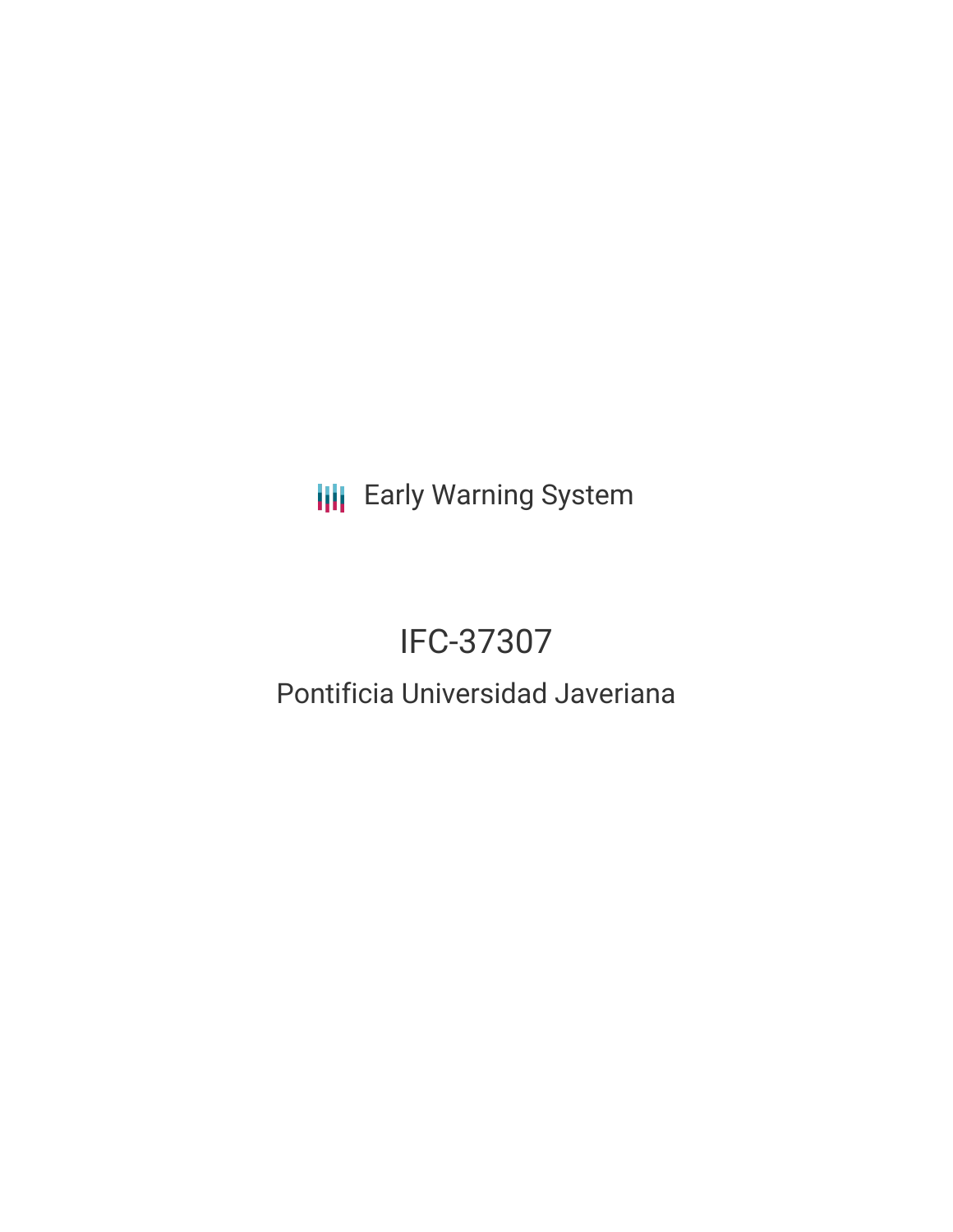#### **Quick Facts**

| <b>Countries</b>              | Colombia                                           |
|-------------------------------|----------------------------------------------------|
| <b>Specific Location</b>      | Bogotá                                             |
| <b>Financial Institutions</b> | International Finance Corporation (IFC)            |
| <b>Status</b>                 | Active                                             |
| <b>Bank Risk Rating</b>       | B                                                  |
| <b>Voting Date</b>            | 2016-02-12                                         |
| <b>Borrower</b>               | PONTIFICIA UNIVERSIDAD JAVERIANA                   |
| <b>Sectors</b>                | Construction, Education and Health, Infrastructure |
| <b>Project Cost (USD)</b>     | \$110.00 million                                   |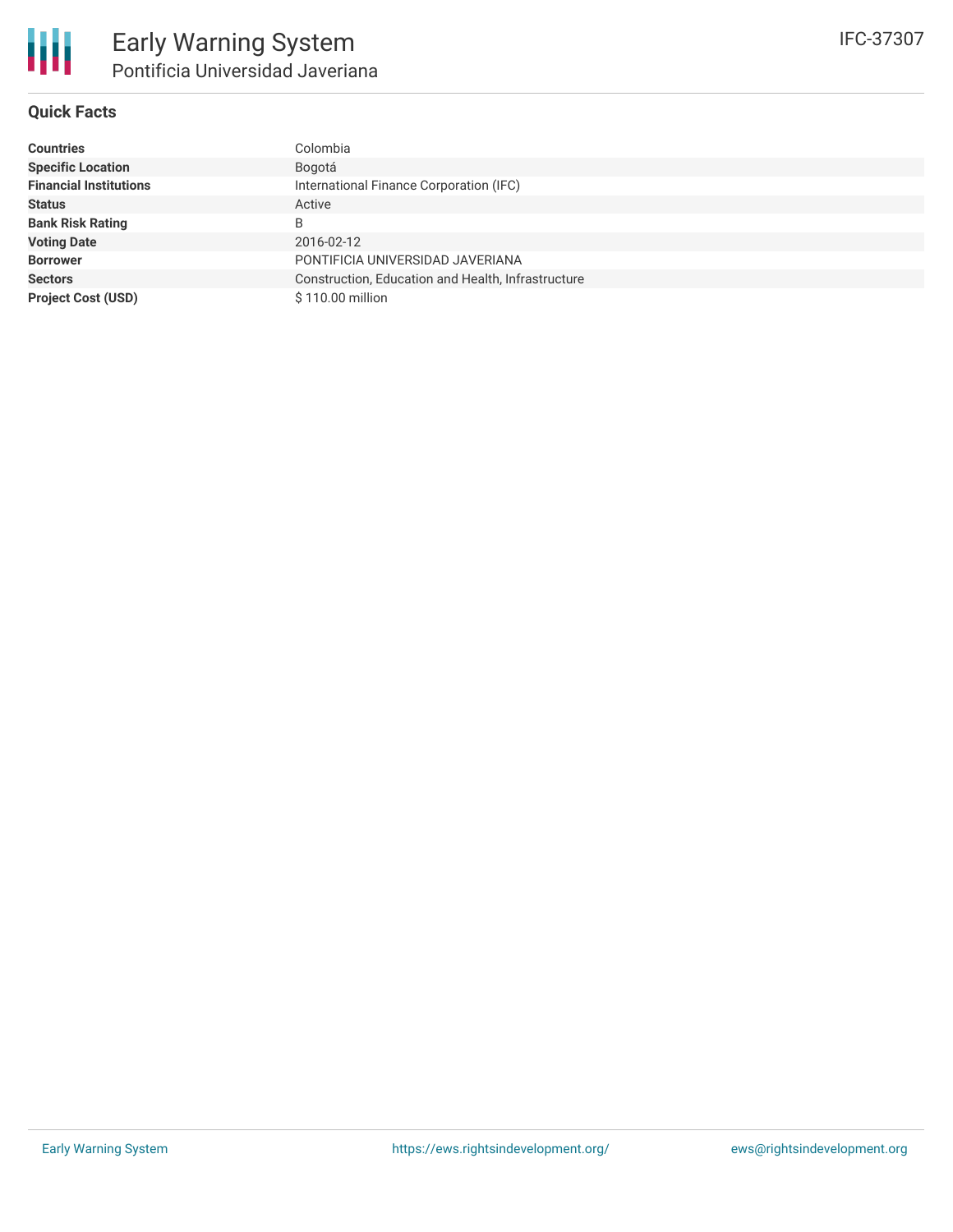

### **Project Description**

This project provides funding intended towards major construction to expand the campus of the Ponitifica Universidad Javeriana.

It includes construction of and equipping for a new main 11300 square meter student building, new 19000 square meter engineering, health and science faculty buildings and demolition of 14,400 square meter of these old faculty buildings; and Edificio Calle 125. Edificio Calle is not located on the campus itself, and will involve construction in the city of Bogotá itself.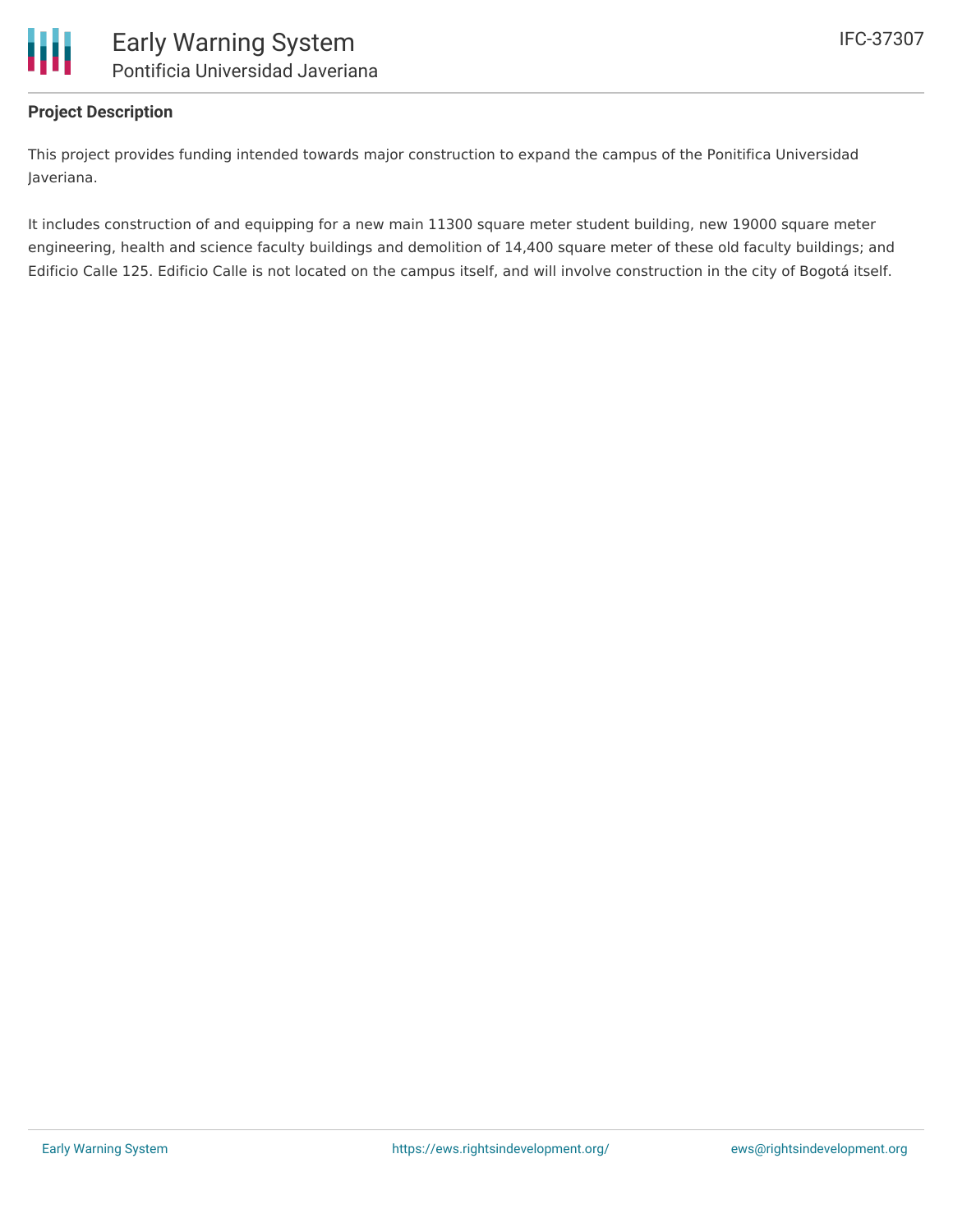

#### **Investment Description**

• International Finance Corporation (IFC)

It is not stated what the size or nature is of the specific investment by the International Finance Corporation. The total cost (\$110 million) is the only amount specified.